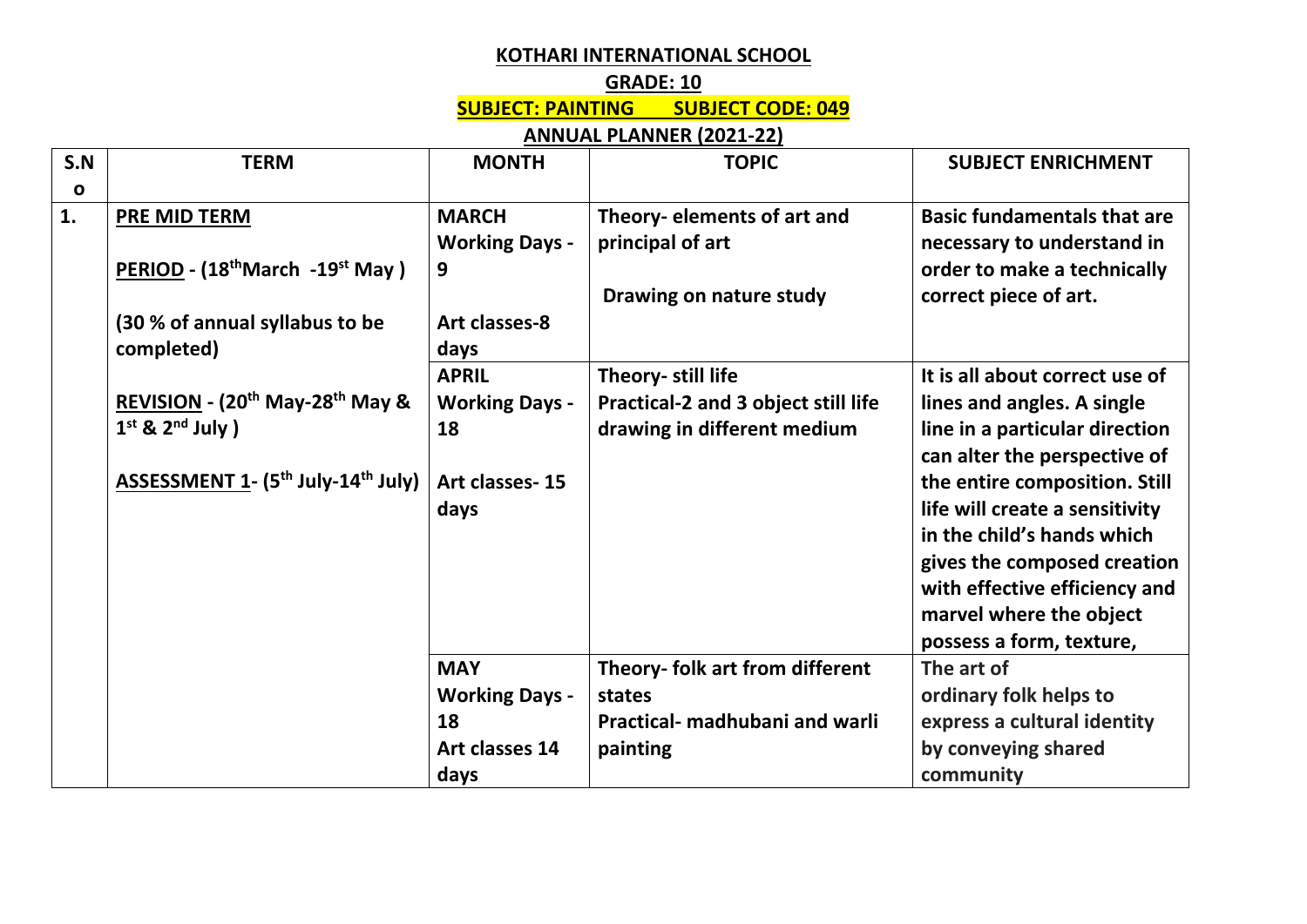|    |                                                          |                             |                                                          | values. Folk artists are<br>generally self-taught or<br>learn their skills through<br>some type of informal |
|----|----------------------------------------------------------|-----------------------------|----------------------------------------------------------|-------------------------------------------------------------------------------------------------------------|
| 2. |                                                          |                             |                                                          | apprenticeship.                                                                                             |
|    | <b>MID TERM</b>                                          | <b>JULY</b>                 | <b>Poster designs -2</b><br>Theory- Architecture (i) Sun | Poster is to fulfil a particular                                                                            |
|    | PERIOD - (15 <sup>th</sup> July- 3rd Sept)               | <b>Working Days -</b><br>21 | Temple (Konark, Odisha)                                  | purpose. It is with images<br>and text which aims at                                                        |
|    |                                                          |                             | (ii) Kailashnath Temple, (Ellora,                        | conveying certain                                                                                           |
|    | (75 % of annual syllabus to be                           | Art classes-11              | Maharashtra)                                             | information and making it                                                                                   |
|    | completed)                                               | days                        |                                                          | noticeable for the target                                                                                   |
|    |                                                          |                             | Assessment - mid term                                    | audience.                                                                                                   |
|    | REVISION - (6 <sup>th</sup> Sept- 17 <sup>th</sup> Sept) |                             |                                                          |                                                                                                             |
|    |                                                          | <b>AUGUST</b>               | Theory- 2 paintings $-(1)$                               |                                                                                                             |
|    | ASSESSMENT 2 - (20thSept-30th                            | <b>Working Days -</b>       | Bodhisatva padmapani (II)                                | <b>Analyze historical</b>                                                                                   |
|    | Sep)                                                     | 20                          | wizard dance (bhimbethka)                                | styles and Demonstrate                                                                                      |
|    |                                                          | Art classes-15              | Practical-2 painting on landscape                        | knowledge of selected                                                                                       |
|    |                                                          |                             |                                                          | objects within their cultural                                                                               |
|    |                                                          |                             |                                                          | and historical contexts.                                                                                    |
|    |                                                          |                             |                                                          | Recognize cultural                                                                                          |
|    |                                                          |                             |                                                          | and historical references in                                                                                |
|    |                                                          |                             |                                                          | the contemporary visual                                                                                     |
|    |                                                          |                             |                                                          | environment.                                                                                                |
|    |                                                          |                             |                                                          | visual traditions.                                                                                          |
|    |                                                          |                             |                                                          | Landscape painting, the<br>depiction of                                                                     |
|    |                                                          |                             |                                                          |                                                                                                             |
|    |                                                          |                             |                                                          | natural scenery in art. Lands<br>cape paintings may capture                                                 |
|    |                                                          |                             |                                                          | mountains, valleys, bodies                                                                                  |
|    |                                                          |                             |                                                          |                                                                                                             |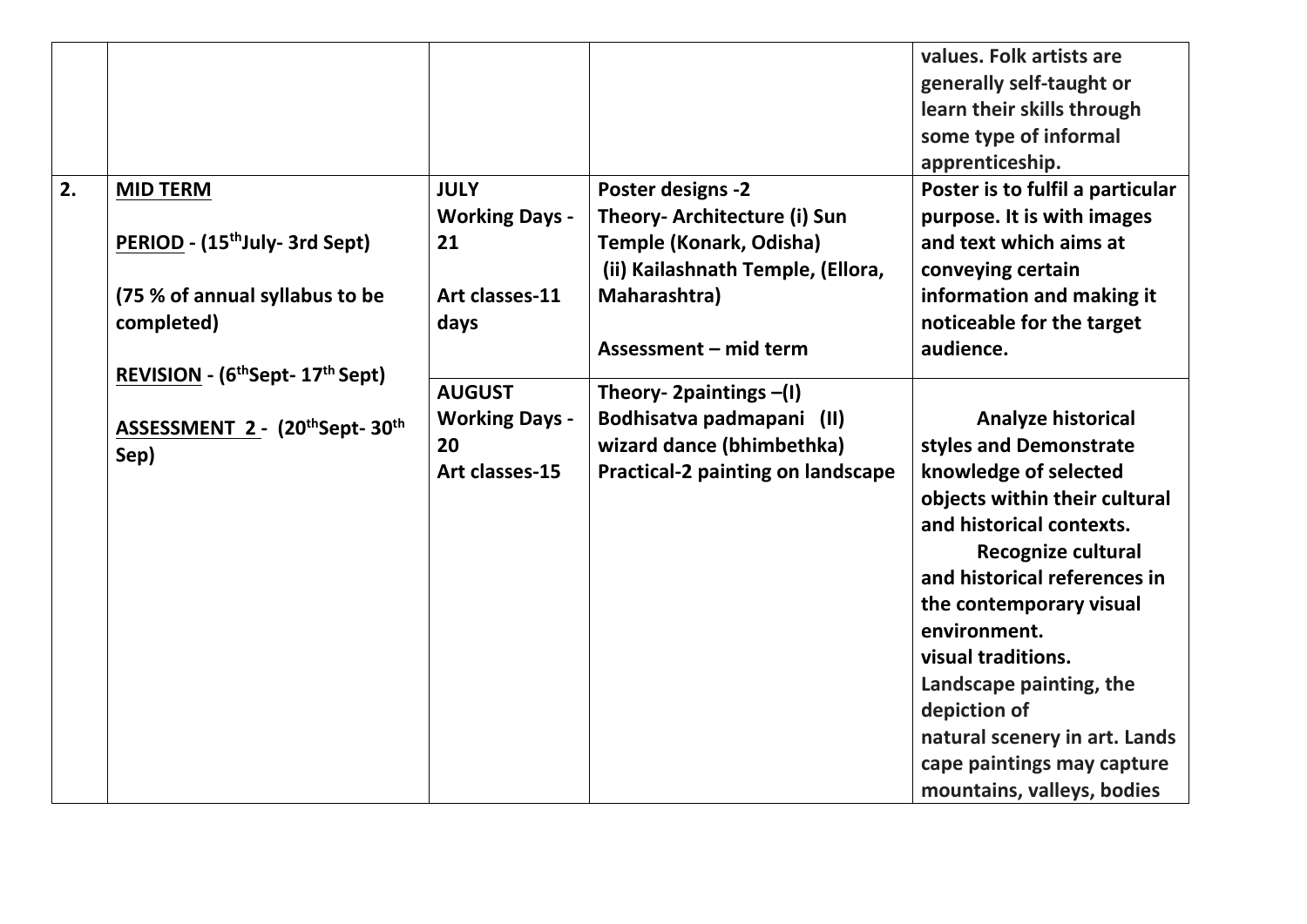|  |                       |                                    | of water, fields, forests, and<br>coasts and may or may not<br>include man-made<br>structures as well as people. |
|--|-----------------------|------------------------------------|------------------------------------------------------------------------------------------------------------------|
|  | <b>SEPTEMBER</b>      | Theory-                            | Analyze historical                                                                                               |
|  | <b>Working Days-</b>  | Sculpture (i) Ashokan Lion capital | styles and Demonstrate                                                                                           |
|  | 22                    | (Mauryan Period)                   | knowledge of selected                                                                                            |
|  |                       | Yaksha -ii) Yakshi at R.B.I. New   | objects within their cultural                                                                                    |
|  | Art classes-10        | Delhi(done by Ramkinker Vaij)      | and historical contexts.                                                                                         |
|  | <b>Assessment -10</b> | Practical-one sea scape            | Recognize cultural                                                                                               |
|  | days                  |                                    | and historical references in                                                                                     |
|  |                       |                                    | the contemporary visual                                                                                          |
|  |                       |                                    | environment.                                                                                                     |
|  |                       |                                    | visual traditions.                                                                                               |
|  |                       |                                    | Landscape painting, the                                                                                          |
|  |                       |                                    | depiction of                                                                                                     |
|  |                       |                                    | natural scenery in art. Lands                                                                                    |
|  |                       |                                    | cape paintings may capture                                                                                       |
|  |                       |                                    | mountains, valleys, bodies                                                                                       |
|  |                       |                                    | of water, fields, forests, and                                                                                   |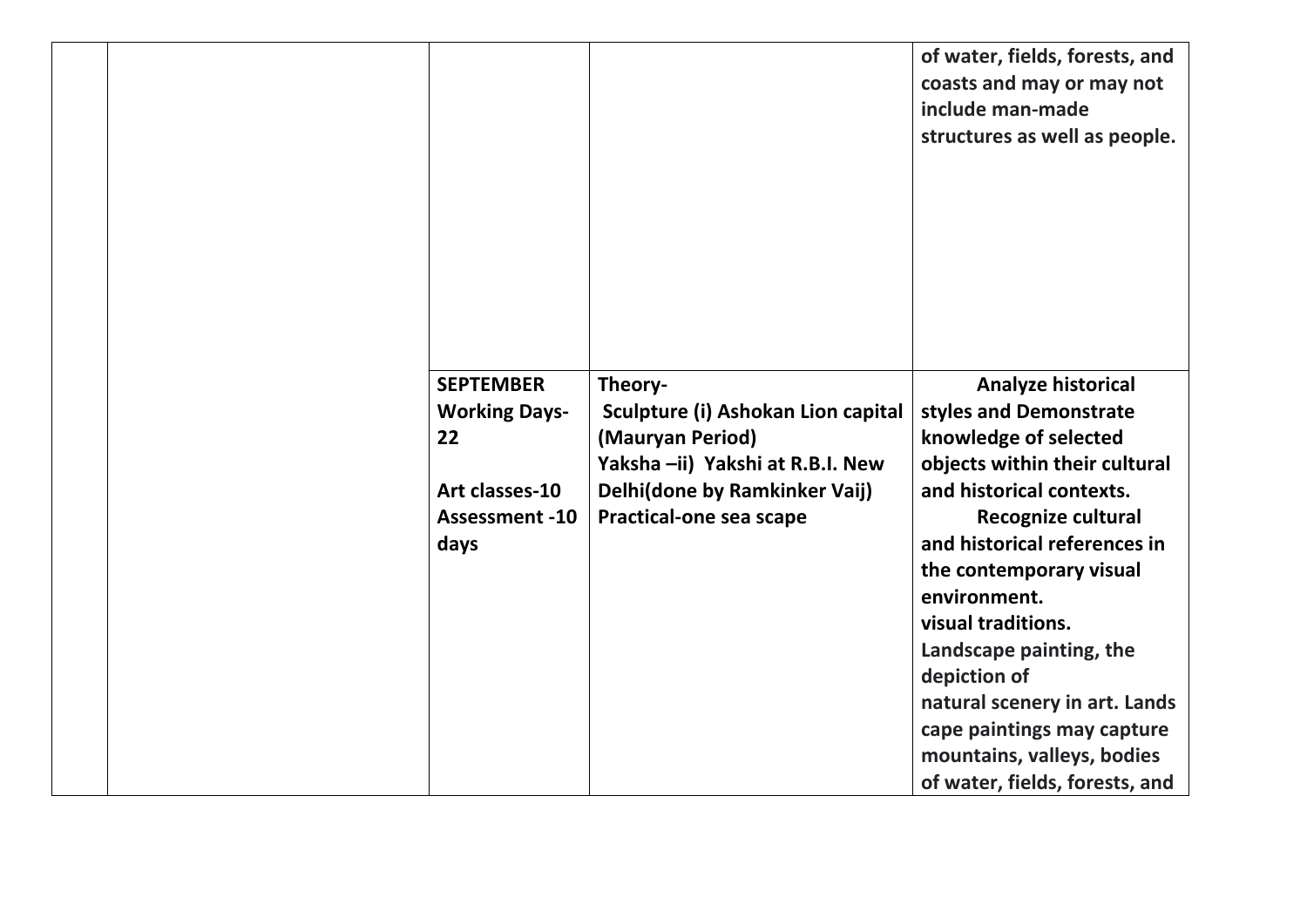|                         |                                             |                       |                                         | coasts and may or may not                        |
|-------------------------|---------------------------------------------|-----------------------|-----------------------------------------|--------------------------------------------------|
|                         |                                             |                       |                                         | include man-made                                 |
|                         |                                             |                       |                                         | structures as well as people.                    |
| S.N                     | <b>TERM</b>                                 | <b>MONTH</b>          | <b>TOPIC</b>                            | <b>SUBJECT ENRICHMENT</b>                        |
| $\mathbf{o}$            |                                             |                       |                                         |                                                  |
| $\overline{\mathbf{3}}$ | <b>POST MID TERM</b>                        | <b>OCTOBER</b>        | <b>Revision of theory</b>               | The importance of                                |
|                         |                                             | <b>Working Days -</b> | <b>Completion of art practical work</b> | revision is twofold.                             |
|                         | $PERIOD - (1stOct-24th Nov)$                | 16                    |                                         | Firstly, it helps you to                         |
|                         |                                             |                       |                                         | remember facts,                                  |
|                         | (100 % of annual syllabus to be             |                       |                                         | figures, topics and                              |
|                         | completed)                                  |                       |                                         | methodologies that you<br>have covered some time |
|                         |                                             |                       |                                         | ago. Secondly, If done                           |
|                         | REVISION – $(25th$ Nov-8 <sup>th</sup> Dec) |                       |                                         | correctly it will help                           |
|                         |                                             |                       |                                         | increase your                                    |
|                         | ASSESSMENT $3 - (10^{th}$ Dec $-21^{st}$    |                       |                                         | confidence and                                   |
|                         | Dec)                                        |                       |                                         | reduce anxiety - you will                        |
|                         |                                             |                       |                                         | be well prepared for                             |
|                         |                                             |                       |                                         | <b>vour examination.</b>                         |
|                         |                                             |                       | Theory- perspective art                 | <b>Perspective drawing is</b>                    |
|                         |                                             |                       | Practical- drawing on one point         | constructed for a building so                    |
|                         |                                             | <b>NOVEMBER</b>       | perspective                             | that the concerned persons,                      |
|                         |                                             | <b>Working Days-</b>  |                                         | like the owner of the house,                     |
|                         |                                             | 18                    |                                         | officer-in-charge of the                         |
|                         |                                             |                       |                                         | department could                                 |
|                         |                                             |                       |                                         | understand it easily,                            |
|                         |                                             |                       |                                         | generally who are not                            |
|                         |                                             |                       |                                         | expert technically.                              |
|                         |                                             |                       |                                         |                                                  |